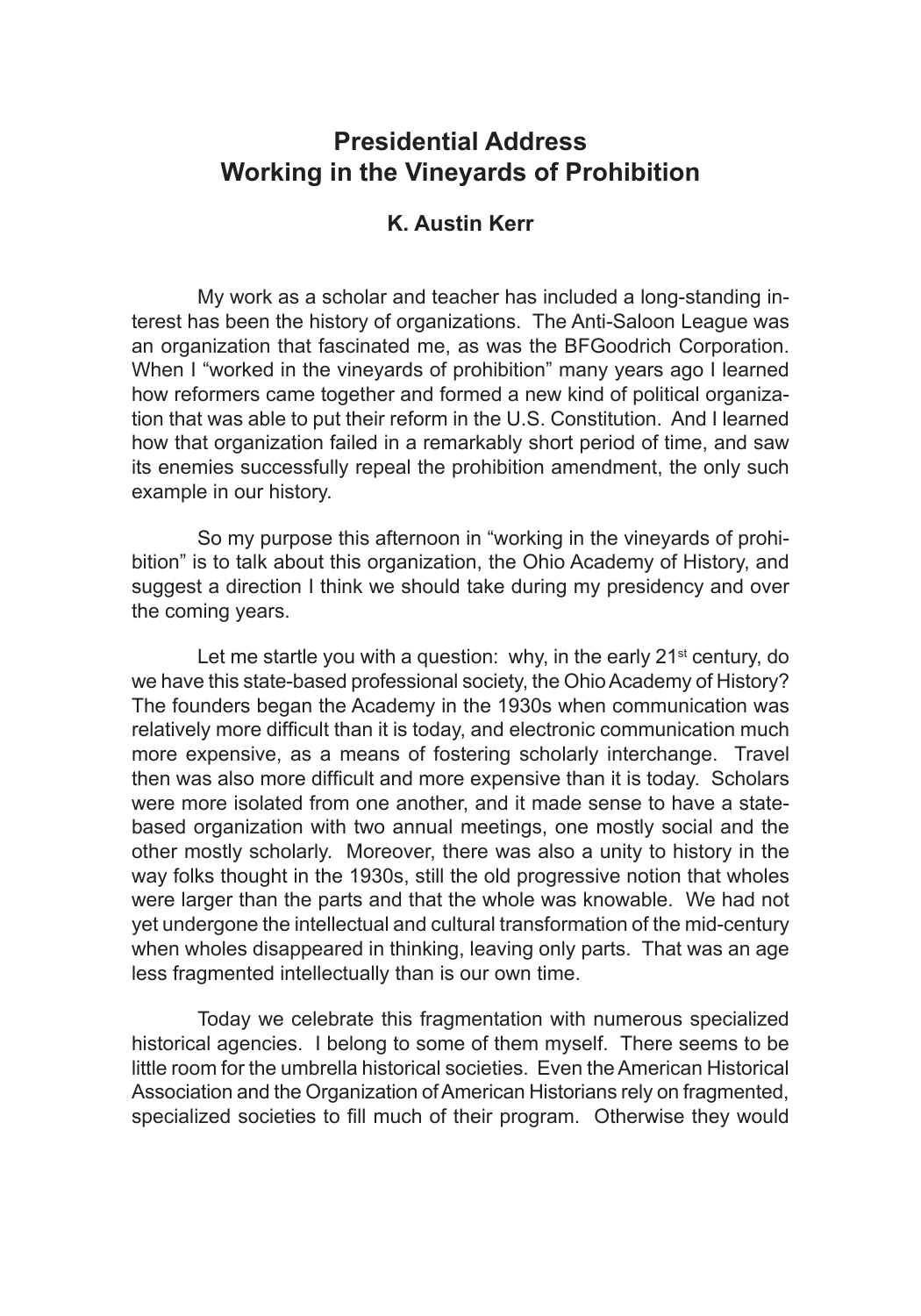hear: "oh, there is no reason for me to attend, because there is nothing in my field on the program." This sort of statement, which I hear frequently, is indicative that we have little in common as historians. Even our textbooks do not change: they simply seen to grow bigger and bigger as more and more parts, or fragments, are added.

Maybe you are sitting now in horror of what I am going to say next. No, I am not suggesting that we disband the Ohio Academy of History. We cannot change the fragmentation of our general American culture and we cannot change the fragmentation of history, much. But we can still offer programs that have some appeal, and that provide relatively low cost means of scholars assembling for exchanges. We will not in the foreseeable future, however, be successful in somehow unifying history and therefore making every historian in the state want to come and listen to some fragments in which they have little interest.

There is something, however, that unifies all of us, whatever our "field" of history, or whether we are college teachers, high school professionals, or public historians. And that something unites us as a state-based organization. The Ohio Academy of History has a terribly important reason in the  $21<sup>st</sup>$  century to function as a state based organization. That something, quite simply, is a common professional concern about what happens in the schools. Education in the schools is organized on a state basis. We have a state board of education that functions under state law and sets state standards for history instruction and that writes a state mandated "graduation test." We, as scholars and teachers with a professional interest in history therefore need to maintain a state-based organization. We need the Ohio Academy of History. We need the Academy no matter what is our field of history, and no matter whether or not our field is represented on the program of the annual spring meeting.

As an organization, we do three things. We provide for scholarly exchange. (And I want to thank Ann Heiss and the program committee for putting together this year's program. And I want to thank Scott Martin for agreeing to serve as Chair for the 2004 spring meeting.) We give one another recognitions in the form of awards. As the recipient of one of those awards, I recognize their importance. And third, we have a Standards Committee that traditionally has been concerned with what occurs in our state-based system of education. I am pleased to report that Carol Lasser of Oberlin College has agreed to serve as Chair of that important committee. Carol will bring to the position professional experience as a historian working with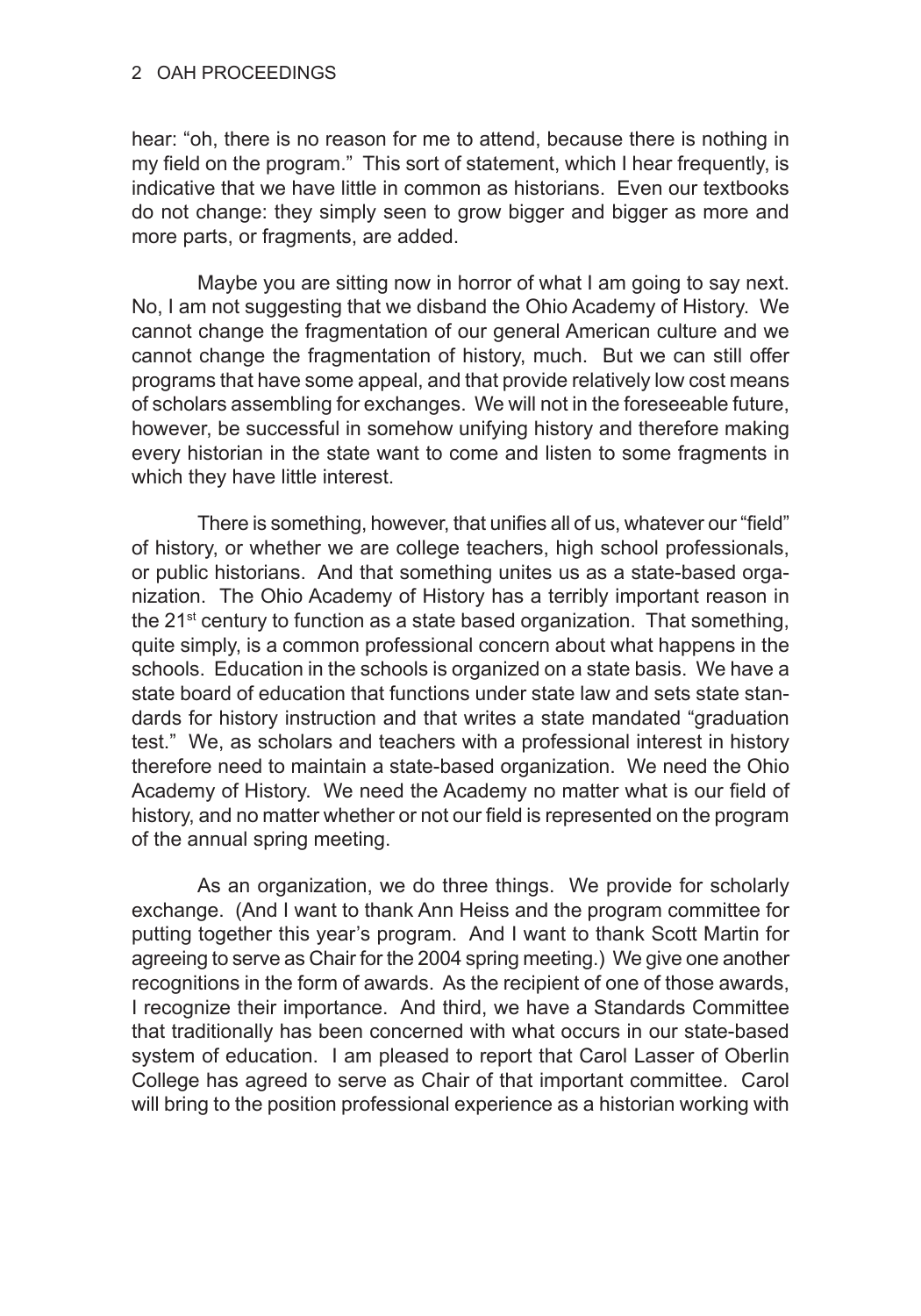schools and teachers.

So this afternoon I am proposing something bold, a challenge for the Ohio Academy of History. It is a challenge to act more forthrightly on what I believe unites us as historians living and working in Ohio: a common professional concern for the quality of history instruction in the state's schools. In this regard, we should focus mainly on what transpires in the high schools, and we should include in our concern the preparation of teachers for those high school history classrooms.

Recently we have witnessed another political intervention into high school instruction. New state standards have been promulgated. Some of our members were involved in their preparation. The Ohio Department of Education prepared those new standards in response to the legislation requiring the administration of an Ohio Graduation Test in the  $10<sup>th</sup>$  grade (actually, it will occur in March.) Students are expected to know something in order to graduate, and if the schools have not taught "it" to them by the 10<sup>th</sup> grade, then they have two years' opportunity for remedial work to allow the student to pass the Graduation Test. That Graduation Test is a new test with new timing. History is to be part of the Graduation Test. The new State Standards provide the basis for the Graduation Test. The State Standards, once claimed as guidelines for local school boards, are in fact edicts from the State Board of Education. We have centralized the state's curriculum in those areas where testing is to occur. Instruction in United States history prior to 1877 will occur in the  $8<sup>th</sup>$  grade, "global studies" (which in reality are the history of western civilization with a bit of world context) will occur in the 9<sup>th</sup> grade, and U.S. History 1877-1970 will occur before March of the 10<sup>th</sup> grade.

I do not think I need to comment much about this situation. The cynic in me says that this situation will mean all the more need for history instruction in the colleges, for students coming to us in the future will know even less than they know today. This situation occurred even as we, in the Ohio Academy of History, through our Standards Committee and our Executive Committee, were protesting and supporting high school teachers who were protesting and trying to provide an alternative within the law that would bring a more sophisticated study of history to a more mature group of students in the 11<sup>th</sup> and 12<sup>th</sup> grades.

We were ineffective. We need to be more effective in the future than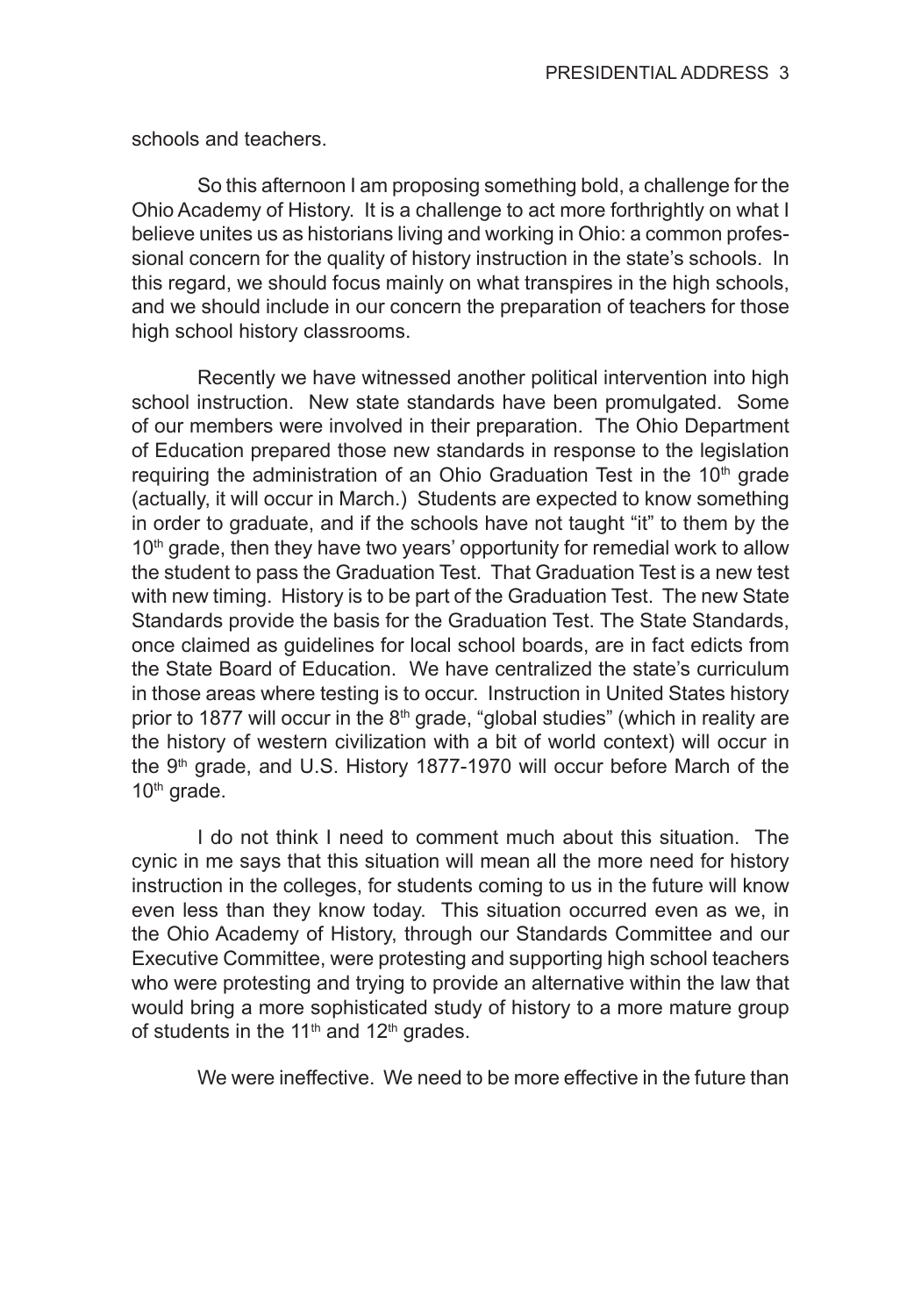we have been in the recent past. We need to figure out how to become more effective. We need to learn how to be more like the Anti-Saloon League, or the National Rifle Association, and other agencies that effectively have influenced public policy. We need to become more effective, that is, if we are to live up to our professional responsibility to have the state use its limited educational resources for the study of history more effectively.

I think there are some opportunities for us to become more effective. The situation I have just outlined is part of a national educational reform movement that decries the lack of "standards" in education and the apparent ignorance of high school graduates. The situation I have outlined was well intentioned however misguided. Students may be successfully "coached" for passing an examination, but we all know that the politicians cannot defy a principle of human behavior, that the learning-retention curve is bell shaped. (In plain English, I have simply said that in a short period of time after the test the kids will have forgotten most of what they "learned.")

Maybe thus as time passes and as scientists like Sam Wineburg learn more about the learning of history, wisdom can prevail and we can take a more realistic approach to the timing of history instruction in the state. The Academy, through its Standards Committee, should be a part of the process of correcting whatever mistakes have occurred in the recent reforms of education. We must remember, however, that we cannot expect to have much influence over the content of history instruction. As President George W. Bush has made clear, and as Ohio law has confirmed many times over my years in the state, the purpose of high school history instruction is to teach particular patriotic values. We can safely forget whatever aspirations we might have for the current academic fashions of the time, whether they are "postmodernism," "postcolonialism," or some other "ism." Those sorts of things are simply highly unlikely to be part of the content of history instruction in our schools.

We can, however, be influential in the *preparation* of the teachers who teach in the state's classrooms. They are, after all, for the most part our alumni. Here we can join the national educational reform movement, which calls for high school teachers to have had an undergraduate major in the subject they are teaching. The reform movement even calls upon the schools, in their "report cards" to parents and the community, to indicate whether or not teachers are qualified by virtue of their own subject matter training to teach particular subjects. Diane Ravitch and others have reported that nationally only half of the high school history teachers are qualified by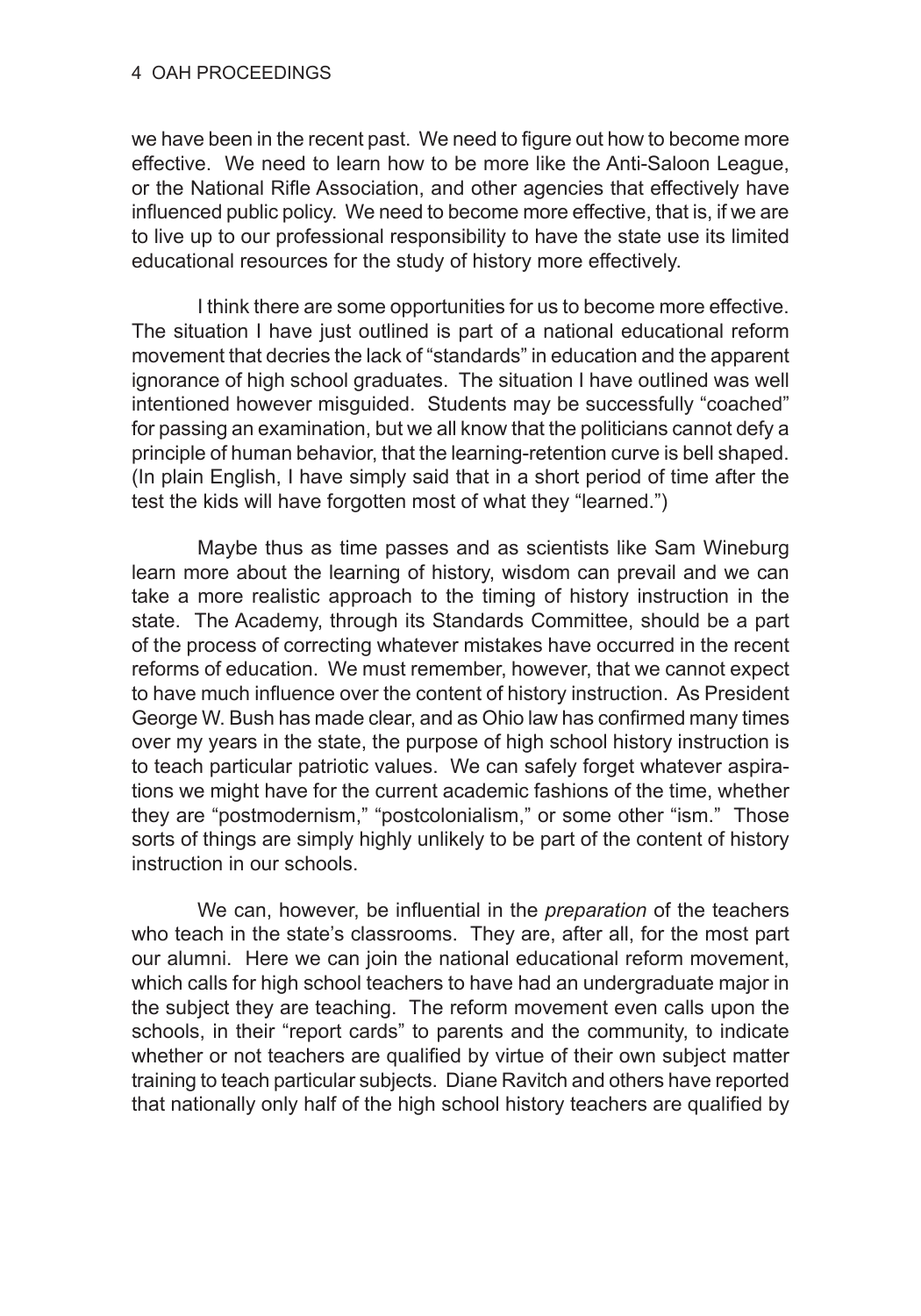virtue of their undergraduate major to teach history in the schools. (This is a complicated subject, and I do not know what the figure is for Ohio. I do know from my own students, however, that about half of the teachers they have had are really called "coach.")

As historians, however, we have a particular problem in this state. Ohio law uses the term "social studies" while, at the same time, it mandates the teaching of American history in the schools. Now, over the many years during which I have attended Academy meetings, I have never heard a kind word about "social studies." Historians of education tell us that "social studies" was part of the progressive vision of education, a vision of integration where the whole was larger than the sum of the parts. As I mentioned earlier, we no longer have this underlying belief in our culture, so the concept of "social studies" is an anachronism embedded in Ohio law.

I propose that we work with the other part of Ohio law that uses the word "history." I propose that the Ohio Academy of History stand squarely behind the proposition that teachers of history in public high schools in the state should have had a history major or its equivalent in their undergraduate training.

There are practical and positive ways we can promote this standard.

- We should make this standard clear on our web site and in our publications.
- We should have our members report systematically what is occurring on their campus with regard to this standard.
- We can praise those colleges, such as Capital and Wittenberg Universities, and Otterbein College, which are abiding by this standard when they license teachers for the state's schools. We can praise them on our web site. We can praise them by sending letters to their senior administrators praising them, and suggesting that they can inform prospective students interested in becoming teachers that their college has met our standard.
- We can offer support to members, such as those of us at Ohio State University, who must deal with education programs that do not meet this standard.

There may also be other practical ways in which the Academy can work to improve history instruction in the schools. The national movement